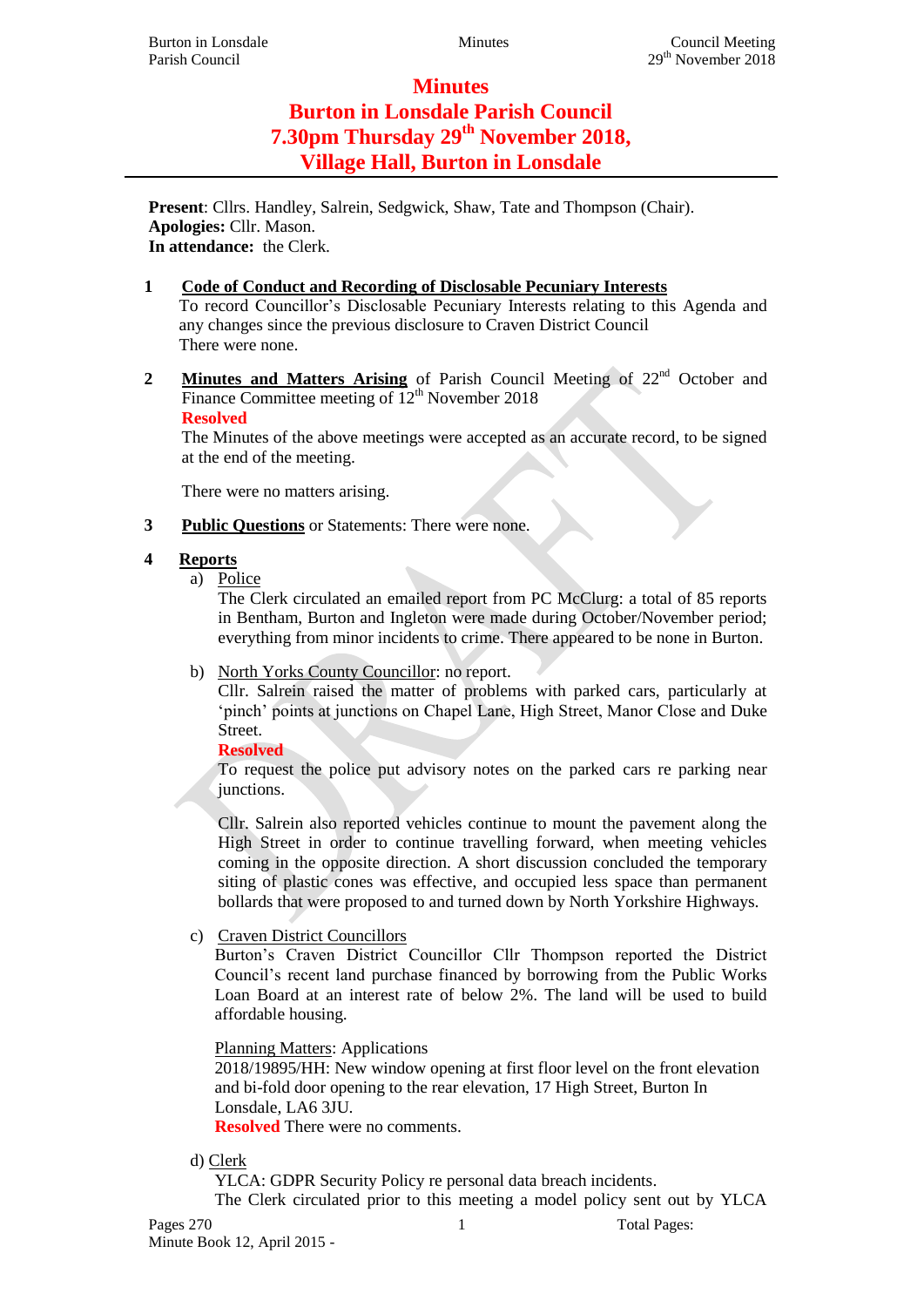regarding data breach incidents. The model appeared to be comprehensive and clear.

**Resolved** To adopt the model policy as this council's policy.

Correspondence: no urgent items; periodicals are being circulated among the councillors. Remaining items circulated by email.

### **5 Finance Matters**

a) Bank balances, including receipts since statement date

The Clerk circulated details of bank balances and commitments to councillors prior to the meeting (see appendix 1); the main figures were read to the meeting.

A question re the Commitments line "Lychgate" was explained; should the proposed Lychgate arrangement with the Harris Garth owner come to fruition, it may be possible to donate the £700 (£500 a grant from the Spooner Foundation)

b) Approval of payments of budgeted and non budgeted items

#### **Resolved**

To approve payments as per appendix; cheques to be signed after the meeting.

- c) Finance Committee reports:
	- half year accounts to 30th September 2018: report The Chairman reported the Finance Committee found the half year accounts showed expenditure to be in line with the budget.
	- proposed 2019-20 annual budget

The Finance Committee's recommended budget, total £16,736, was circulated to the full council prior to this meeting.

**Resolved**

To adopt the recommended budget, with no changes. Details in appendix 2.

 proposed 2019-20 precept; authorisation of signing of precept request form. The Finance Committee recommended a precept of £17,000, an increase of 3.03% over the 2018-19 precept of £16,500.

**Resolved**

To request a precept of £17,000, and to authorise the signing of the precept request form by the Chairman and two other councillors, to be countersigned by the Clerk.

## **6 Parish Councillor Reports**

a) Village Hall Committee

Cllr Salrein reported plans to enlarge the storage area and lavatory provision have been submitted to Craven District Council.

## b) Bentham Common Lands Charity

Cllr. Thompson reported Burton Pals with Trowels have recently planted three saplings on the grass triangle on the cart track to the river. Clarification to be sought as to variety planted.

c) Woodland Trust

Cllr. Salrein reported she is in contact with the Woodland Trust representative, but did not elaborate.

d) Local Footpath Volunteers

Cllr. Thompson reported there has been no further activity; at least three stiles on Burton's footpaths now need urgent attention.

## **7 Recreation Committee**

a) Grounds and Outdoor Equipment: inspection reports; maintenance Cllr. Thompson reported the regular visual inspections continue; all appears to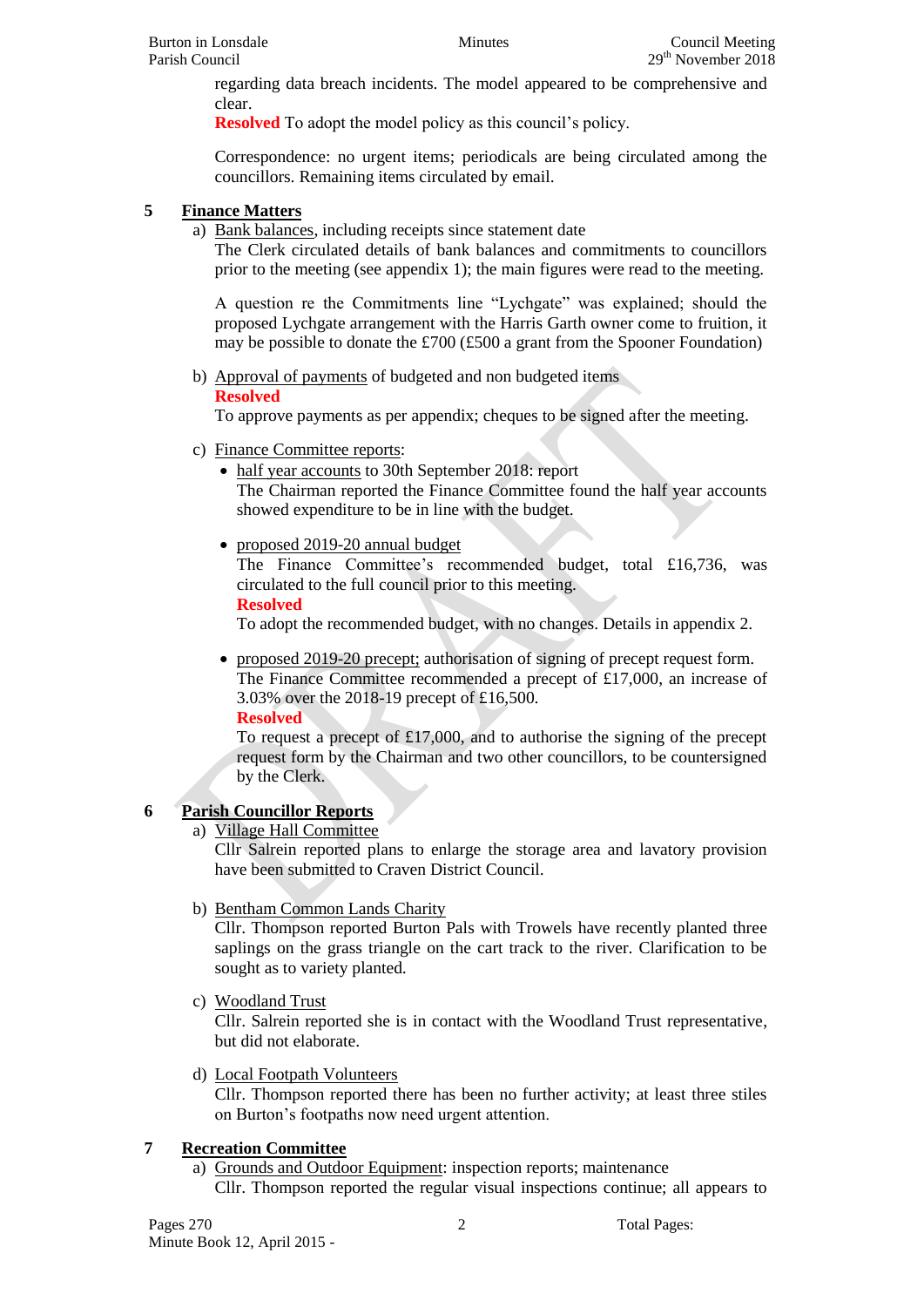be in order. Maintenance items are dealt with by Mike Illsley as and when they arise.

b) Pavilion: report re bookings, maintenance, cleaning

Cllr Thompson reported 3 quotes for a CCTV system have been received, and proposed the Parish Council fund the cost from the pavilion's maintenance fund. **Resolved**

The cost of the installation be funded from the maintenance fund; a final quote from a fourth supplier be obtained and circulated to councillors before making the final decision via consultative email (as next meeting not until end January 2019), to ensure installation as soon as possible.

### **8 Maintenance Reports**

a) Village Green, including War Memorial

The Christmas Tree has been re-installed, complete with lights, powered from a neighbouring house. This follows a short period at the end of October, when the tree was erected early, for various reasons unbeknown to the Parish Council, and removed to ensure the World War One Commemorations were unimpeded.

The Chairman suggested the brazier basket (weighing over 100kgs) be situated on the Village Green between the flagpole and the Green, ready for planting by the Burton Pals with Trowels group (and to be re-used as a brazier in future celebrations).

b) Riverside Land

The Clerk reported the Craven District Council Trees Officer advised monitoring the ash trees' condition in the first instance; he will make a site visit soon, and again in May 2019 and advise further. He also mentioned the Woodland Trust ash die-back policy is to fell any trees near footpaths that are more than 40% affected by the disease. This has been done in the Mill Hill woods recently.

#### c) Very Old and Separate Churchyard

The Chairman observed the area continues to look tidy and cared for, thanks to various interventions re grass cutting, etc.

d) Street Lighting

The Chairman has not yet visited the 6 Duke Street residents to discuss the street lamp fixed to their house, and will endeavour to do so as soon as possible.

e) Public benches: no report.

## **9 Items to be included by Clerk in press release**

Cllr. Shaw requested the WW1 Commemoration events be reported and commented on as a unique and successful exercise in community involvement.

#### **10 Date, time and venue next monthly Parish Council meeting**  $7.30$ pm, Thursday  $24<sup>th</sup>$  January 2019.

Meeting closed at 8.16pm.

**Signed ............................................................. Dated ......................................**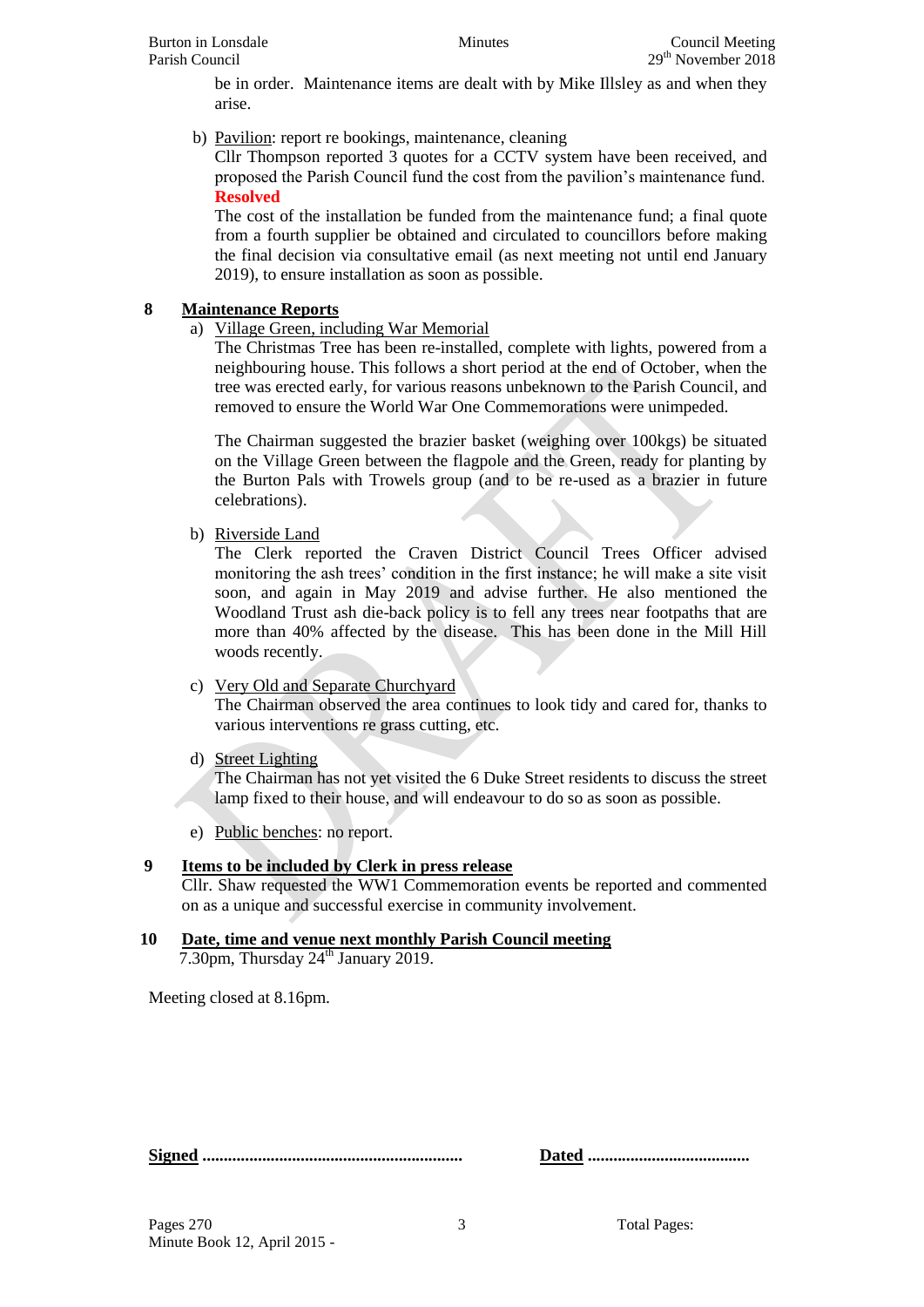**Appendix 1**

# **November 2018**

|       | <b>Bank Balances, including receipts</b>          |            |           |    |           |
|-------|---------------------------------------------------|------------|-----------|----|-----------|
|       | Current Account at 15.11.18                       |            |           |    | 300.00    |
|       | Business Reserve A/c at 15.11.18                  |            |           |    | 38,117.51 |
|       |                                                   |            |           |    | 38,417.51 |
|       | Receipts                                          |            | 2,275.32  |    |           |
|       |                                                   |            | 80.00     |    |           |
|       | <b>HMRC VAT refund</b>                            |            | 2,188.88  |    |           |
|       | Interest                                          |            | 6.44      |    |           |
|       |                                                   |            |           |    |           |
| Less: | unpresented cheques at 29.11.18 meeting           |            | 824.00    |    |           |
|       |                                                   |            |           |    | 37,593.51 |
|       | <b>Commitments as at 29th November 2018</b>       |            |           |    |           |
|       | Contingency Fund (raised to £5000 per             |            |           |    |           |
|       | resolution 12/11/18)                              |            | 5,000.00  |    |           |
|       | Very Old and Separate Churchyard:                 |            |           |    |           |
|       | Lych Gate Restoration (200 +500)                  |            | 700.00    |    |           |
|       | Safety Notice, grass (106.75) & memorials (400)   |            |           |    |           |
|       | & 190                                             |            | 696.75    |    |           |
|       | Clerk's Retiremt Gratuity provn (3% gross         |            |           |    |           |
|       | annual salary) at 11/17                           |            | 2,225.69  |    |           |
|       | Community Orchard Project: remaining costs        |            | 1,212.50  |    |           |
|       | Budget remaining at 29.11.18                      |            | 4,476.22  |    |           |
|       |                                                   |            | 14,311.16 |    |           |
|       |                                                   |            |           |    |           |
|       | <b>General Reserves at 29.11.18</b>               |            |           |    | 23,282.35 |
|       |                                                   |            |           |    |           |
|       | <b>Payments November 2018</b>                     | <b>VAT</b> | Gross     |    |           |
| 2261  | C Edmondson re pavilion cleaning October          |            | 40.00     | pd |           |
|       | R K & E Hunter and Son (gravel for Orchard        |            |           |    |           |
| 2262  | area)                                             | 24.00      | 144.00    |    |           |
| 2263  | S Gregory re dry ice for Match 10 Nov 18          | 10.67      | 64.00     | pd |           |
| 2264  | Richard Simmonds re pavilion window cleaning      |            | 17.00     |    |           |
| 2265  | Hunter Fabrications Ltd (brazier re WW1<br>Comms) | 95.00      | 570.00    |    |           |
|       | Burton in Lonsdale Village Shop Association Ltd   |            |           |    |           |
| 2266  | re WW1 Comms                                      | 5.86       | 35.18     |    |           |
| 2267  | Society of Local Council Clerks                   |            | 76.00     |    |           |
| 2268  | Yorkshire Water re supply 7 Aug - 8 Nov 2018      |            | 157.11    |    |           |
| 2269  | S Gregory (Clerks salary, expenses Nov 2018)      |            | 188.93    |    |           |
| 2270  | HMRC PAYE November 2018                           |            | 39.80     |    |           |
| 2271  | J Hartley & Sons October grass cutting            | 66.60      | 399.60    |    |           |
|       |                                                   |            | 1,731.62  |    |           |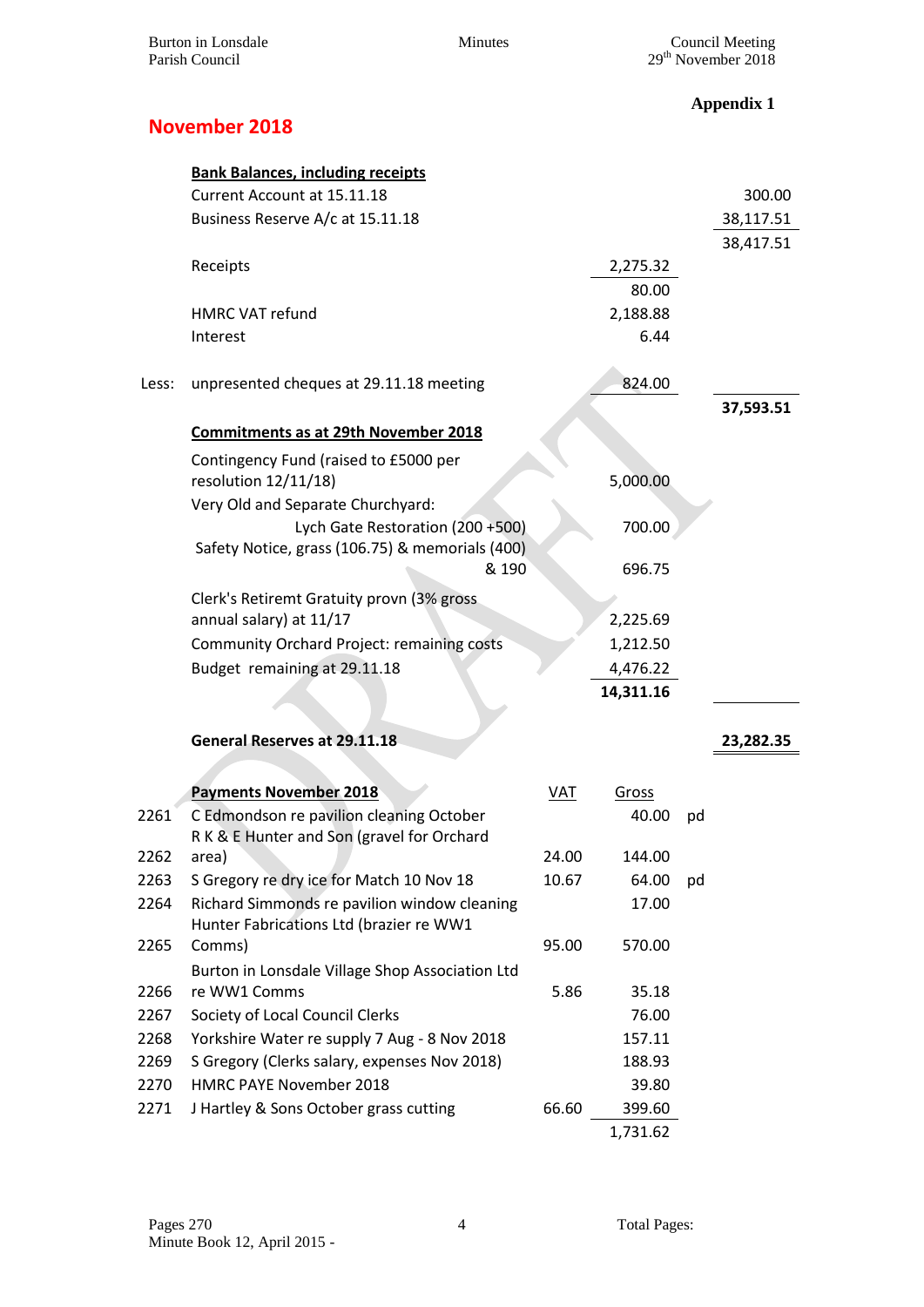## **Appendix 2**

| <b>BUDGET</b>                                                                            | 2018-19 | 2019-20  |
|------------------------------------------------------------------------------------------|---------|----------|
| <b>Maintenance and renewals</b>                                                          |         |          |
| Street lights power supply                                                               | 900     | 1,000    |
| Street Lights (year 1 of maintenance cycle)                                              | 100     | 100      |
| Street Lights: Renewals/loan repayments                                                  | 1,965   | 1,926    |
| Seat Maintenance                                                                         | 300     | 300      |
| Street maintenance, Notice Boards                                                        | 200     | 200      |
| Lot 4 Grass cuts Village Green, path to VOSCY                                            | 750     | 750      |
| Lot 5 Grass cuts Riverside Land                                                          |         |          |
| Trees Riverside Land, VOSCY & VG                                                         | 1,000   | 1,000    |
| Xmas Tree for Village Green (250), power (75)                                            | 250     | 300      |
| Village Green misc inc War memorial                                                      |         | $\theta$ |
| VOSCY grass cuts                                                                         | 150     | 150      |
| VOSCY: trees, memorials, misc maintenance                                                |         |          |
| Grass cut: path verges to Recreation Field                                               |         |          |
| S/137 donations to village organisations, incl. Shop                                     | 250     | 250      |
| Donations other than s137: BRG (LGA 1976 (Misc)                                          |         |          |
| Provisions))                                                                             | 750     | 500      |
| <b>Recreation Field</b>                                                                  | 6,615   | 6,476    |
| Pavilion water, electric                                                                 | 400     | 400      |
| Sports Pavilion capital purchases                                                        |         | $\theta$ |
| Pavilion maintenance (LGA 1976 Misc Provisions)                                          | 1,000   | 1,500    |
| Equipment inspection; maintenance                                                        | 250     | 400      |
| Recreation Field (excl. Pavilion) maintenance: bollards<br>$(75)$ , wall repairs $(200)$ | 200     | 200      |
| Grass Cuts: Football pitch, & surround (April-October)                                   |         |          |
| Grass Cuts: play area                                                                    | 1,500   | 1,400    |
| Grass Cuts: Pavilion, path, gate, road verge                                             |         |          |
|                                                                                          | 3,350   | 3,900    |
| <b>Administration</b>                                                                    |         |          |
| Transparency Code compliance expenses                                                    | 100     | 100      |
| Annual Audit (external & internal)                                                       | 400     | 500      |
| Training fees                                                                            | 100     | 100      |
| Travel                                                                                   | 200     | 100      |
| Communications: telephone, internet, email                                               | 200     | 200      |
| Sports Pavilion website (pa £72); name (every 2 yrs)                                     | 80      | $\theta$ |
| Print, postage                                                                           | 300     | 300      |
| Subscriptions                                                                            | 320     | 320      |
| Insurance (including pavilion)                                                           | 1,250   | 1,500    |
| Hire of Village Hall (30 hours $@f8/hr)$                                                 | 240     | 240      |
| Elections                                                                                | 125     | $\theta$ |
| Sundries                                                                                 | 100     | 100      |
| Clerk's Salary 220hrs x £10.40/hr + ann. leave) net<br><b>HMRC PAYE</b>                  | 2,400   | 2400     |
|                                                                                          |         |          |